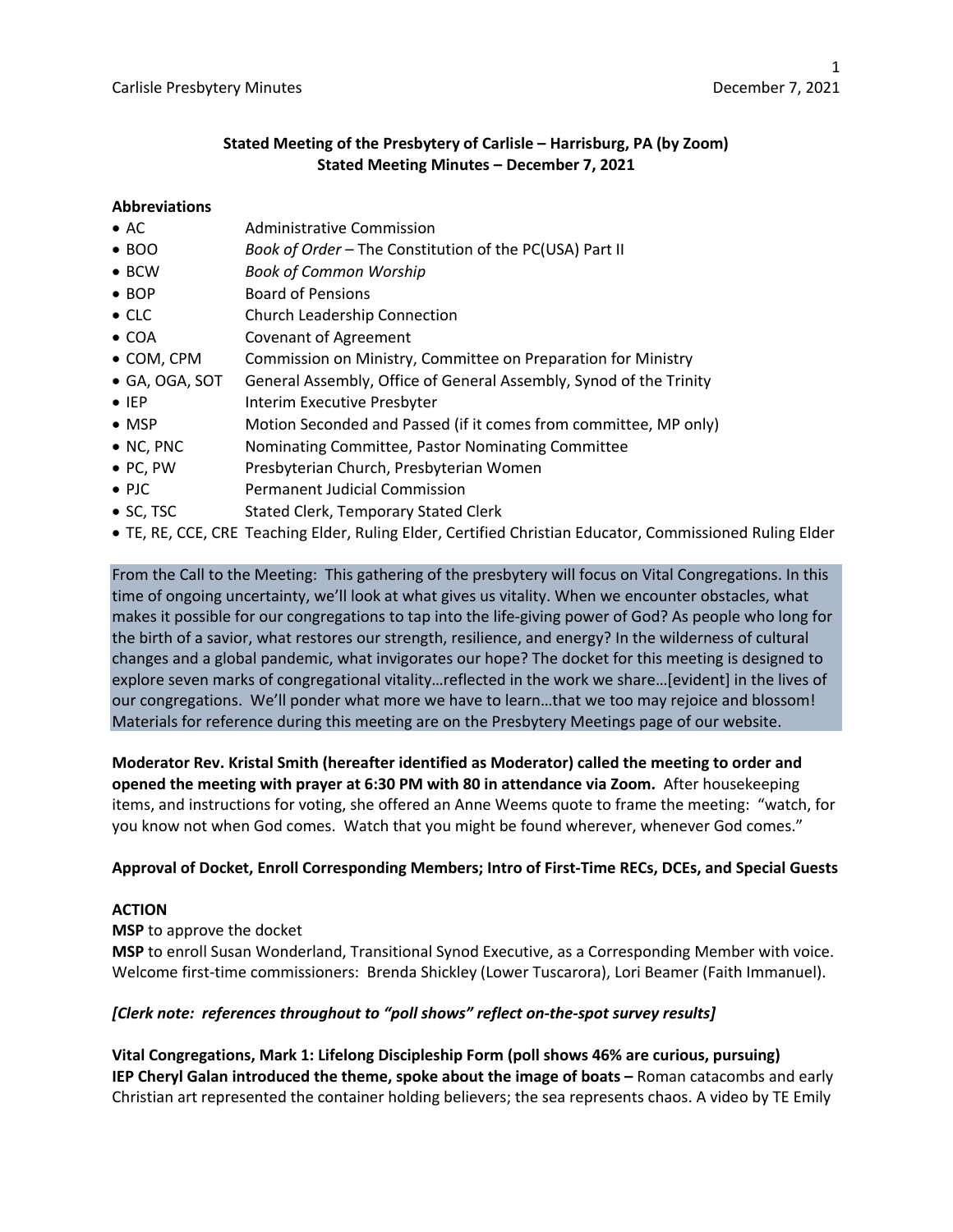McCachren shows a Lego boat – the church running into obstacles, running aground, "even though you followed directions perfectly." Some aspects of congregational life are falling apart. Not as many youth as we used to. Anxiety everywhere. We're not functioning as our best selves individually or collectively. What's missing? We follow the Marks – signposts, focal points, practices that hold us together in Christ. TE Scott Bowerman: "we put Christ at the center of our lives…they know we're Christians by our love."

#### **TE Don Wahlig is invited to offer the Report of the Committee on Preparation for Ministry. TE Wahlig moves a recommendation from Committee to move an Inquirer to Candidate status.**

Coming from committee, the motion required no second. Discussion followed. Joining the meeting from Germany (where it was 1 AM), the Inquirer, Dr. Matthew Robinson, was invited to review his extensive academic background and care process timeline, which was available in advance of the meeting. Of note: he graduated in 2009 from the University of Chicago Divinity School; earned a PhD in 2014 in Theology and Religious Studies at Northwestern University; while completing PhD dissertation, moved to Mechanicsburg; taught in Messiah College's Department of Biblical and Religious Studies; became a member of Silver Spring PC; and, sensing the call to ordained ministry, came under care of the Silver Spring Session in 2015. He began the period of inquiry on April 7, 2016.

**Dr. Robinson worked for the past five years as** Research Associate in Practical Theology in the Faculty of Protestant Theology at the University of Bonn, Germany. In that position, he worked under the mentorship of Prof. Eberhard Hauschildt, an ordained Lutheran minister and one of the leading researchers in the fields of pastoral and spiritual care in Germany. In 2022, he was appointed to lead the development of a new department in Intercultural Theology; he teaches bachelors, masters, and doctoral students who are training for ordained ministry in the Protestant Church in Germany.

## **Dr. Robinson's Statement of Faith and Sense of Call were posted in advance of the meeting; highlights are offered here. He wrote of being a Reformed Christian who believes**

- in one God who loves, creates and sustains all things, forming "an eternal unity with God's will as Spirit and God's decree as Word, all of which serve as the guarantee of God's covenantal action in history."
- faith is grounded in Jesus of Nazareth as the Christ, Lord of all Creation and only Son of God the Creator. Through his life, death and resurrection from the dead, Jesus revealed to all the way of liberation from the bonds of sin.
- the Spirit of God in Jesus is uniquely revealed in the confession and mission of the Christian churches, particularly through their witness to God's love for all as recorded in the Scriptures, their promise of forgiveness and new life as proclaimed in Baptism, and their commitment to peace and advocacy for justice as solemnly reaffirmed in the Lord's Supper.
- God calls to the individual through the Spirit of Christ speaking in the spirit of the community, the Church. Calling is related to gifting…opportunities, resources, and skills that have been invested into one's life by others and that, in turn, equip one with a certain outlook and abilities.

Dr. Robinson explained: "I want to maintain connection to PC(USA), which gives witness to and with the universal church, redeemed by Christ." He now recognizes a strong and clear call to theological education: I have been blessed to receive a strong education in Christian life and witness, to travel extensively, and now to live abroad and work in an ecumenical setting.

**Examination –** in response to questions from the floor the Inquirer shared that the future is unknown. He pondered over several possibilities: Germany? Academic position? World Council of Churches? Traditional ministry? "I love theological education – that's my strong sense of call, to pastors in training." He also spoke about building up pastoral functions, such as the ministry of presence by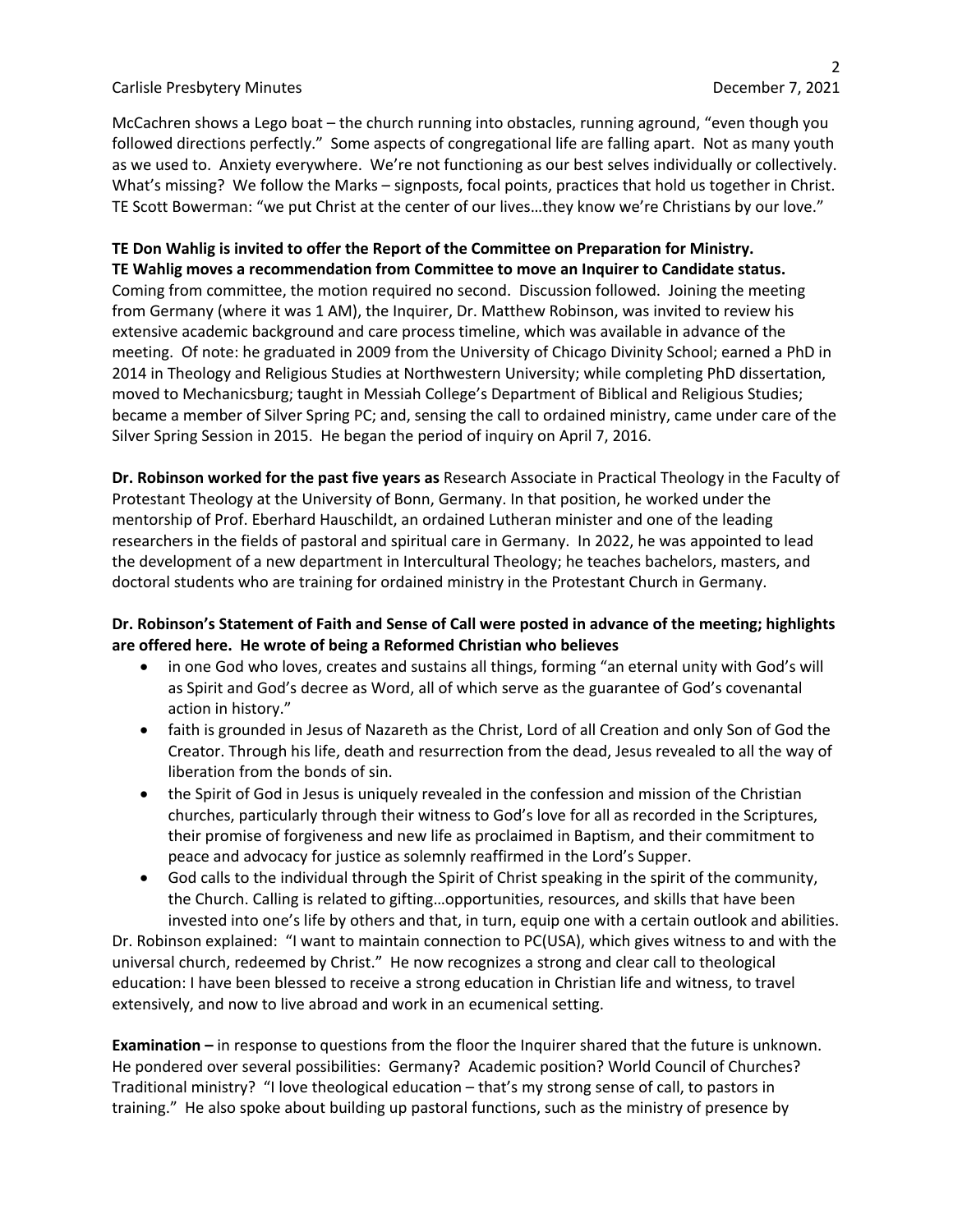participating in a pastoral care and counseling group. His work involves accompaniment, care, trust building; he recently offered old fashioned pastoral care to a new student from Nigeria.

**MSP** on calling the question.

At 7:03 PM the Inquirer was moved to the waiting room; the presbytery discussed the motion below.

### **ACTION**

**MP** to move Dr. Matthew Robinson from Inquirer to Candidate.

Moderator Smith asked Dr. Robinson to return to the floor at 7:08 PM, and asked whether he considered himself to be called, and willing to accept supervision. He answered in the affirmative, to which the presbytery showed signs of congratulations. Moderator Smith said "Congratulations – you are now a Candidate – may God bless and keep you!"

#### **TE Wahlig brought to the floor a motion from CPM recommending that the one-year time**

**requirement for Candidacy be waived** with the rationale of "good and sufficient" reasons including not seeking to circumvent the process or abbreviate the time needed for discernment and growth into the call to ministry [and having been] actively engaged in the ordination process for five years. Coming from Committee, it required no second. Discussion followed.

ISSUE: Special dispensation question. Matthew already has completed the requirements. The reason for the request is that in the transition from the US to Bonn, the move from Inquirer to Candidate slipped through the cracks at CPM. Candidate Robinson asked for the opportunity to clarify that this request is not to get around a requirement but to acknowledge the process was not handled decently and in order. "It is only by virtue of a missing Form 5a rather than due to any lack of preparedness that I did not formally conclude the period of inquiry and begin the period of candidacy. Rev. Wahlig and I agree that the official transfer from inquiry to candidacy and completion of Form 5a simply "fell through the cracks" in the period of my transition from Mechanicsburg to Bonn and in the process of shifting CPM leadership from Paul Derrickson to Rev. Wahlig. I sincerely believe this was…accidental."

Candidate Robinson was moved to the waiting room at 7:13 PM.

Discussion followed. Questions yielded the following points of clarification:

- if the one-year Candidate requirement is removed, COM will receive a request to validate Dr. Robinson's teaching position in Bonn as a validated ministry. If COM approves, then the Candidate would be examined by the presbytery at a future meeting.
- In Dr. Robinson's case, the presbytery's requirement for Clinical Pastoral Education was adapted – not waived – by CPM, and he was assigned to a CPE-like experience for his work in the academy. CPM was satisfied that he met that requirement.
- Although the Candidate lacks experience outside the academy, he's a regular participant at the community church, and he's under supervision there.

Other observations included "no issue," and "a logical conclusion – he'll do well where he is;" a couple TE's offered their personal experiences of being exceptions to the rule.

## **ACTION**

**MP** with more than ¾ vote in favor of the motion to waive the one-year time requirement for Candidacy for Dr. Matthew Robinson.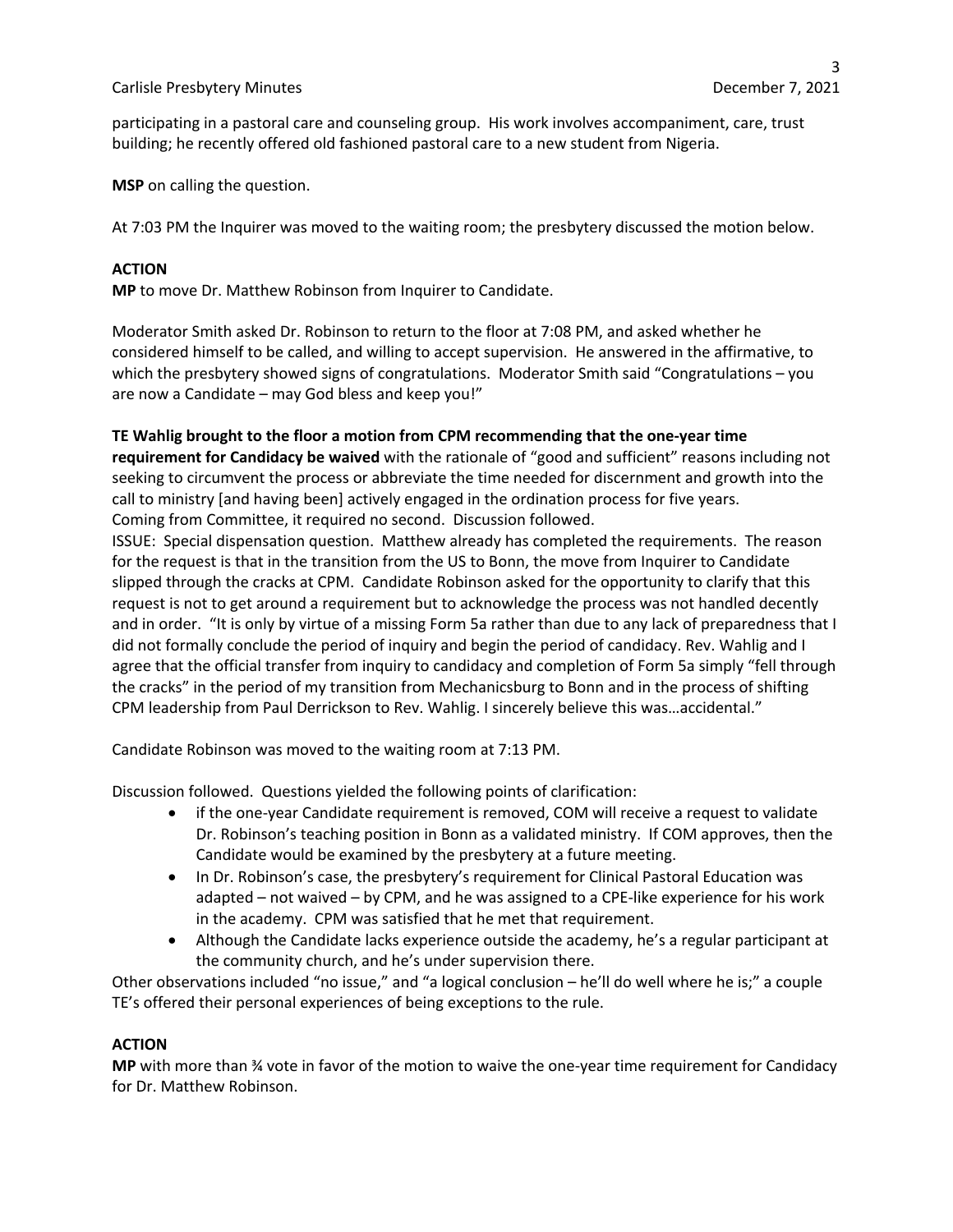At 7:26 PM Candidate Robinson is returned from the waiting room and congratulated. He expresses his gratitude, and IEP Galan remarks that "incarnation and God's call are beautiful framings for lifelong service." TE Bowerman offers a prayer of gratitude for God's faithfulness and Matthew's faithfulness.

## **Vital Congregations, Mark 2: Intentional Authentic Evangelism [poll shows 42% curious, pursuing]**

TE Bruce Humphrey many of us feel uncomfortable with evangelism, referring to Paul in 2 Corinthians 4:7. "We hold this treasure in clay jars … when we open ourselves we share the good news." Vice Moderator Neal McCulloch offered Testimony: A Story from Dickinson PC. On March 8, 2020, Dickinson PC made the intentional decision to build relationships, no matter what. During COVID, "Faith Chats" were open to anyone via Zoom or under shade trees, talking about life and journeys of faith. Many were not originally Presbyterian. God helped us find this way. Blessings include a heart to love and through a growing faith – be loved. "Intentional" comes with a decision to do authentic, real outreach. TE Humphrey leads prayer: "Help us…make us intentional in relationships."

## **Vital Congregations, Mark 3: Outward Incarnational Focus /Mission (poll shows 57% curious, pursuing)**

TE Emily McCachren speaks to the celebration of mission giving (both financial and hands-on) of Carlisle Presbytery congregations. Mission "sends us out of our buildings into a hurting world, because that is where we encounter Jesus, caring for the "least of these."" Moderator Smith speaks to Designated Mission giving – showing a word cloud of giving opportunities within the presbytery – and makes an appeal for presbyters to make a dispersed offering of the presbytery: an intentional gift of money, food, clothing, or service. Prayer led by TE McCachren.

## **Acknowledging the dispersed offering, Moderator Smith excused presbyters for a 5-minute BREAK from 7:43 to 7:48 PM.**

## **Vital Congregations, Mark 4: Empowering Servant Leadership (poll shows 46% curious, pursuing) RE Donna Wenger is called upon to give the Report of the Nominating Committee.**

The written report, available in advance, was displayed on the screen, and RE Wenger reviewed all nominees. It was noted that while the presbytery could send two TE Commissioners to GA, there were no applications received. The motion below, coming from committee, required no second.

### **ACTION**

**MP** to elect as Commissioners to the 225<sup>th</sup> General Assembly TE Peter Dietz (At Large), RE Roger Clowes (Gettysburg PC), and RE Bill McHenry (Highland United PC), with Kemper Dyson (Middle Spring PC) as Young Adult Advisory Delegate

RE Wenger bundled three action items. Motions below, coming from committee, required no second. Any nominees from the floor? They must have given prior approval. No nominees. Discussion? None.

### **ACTION**

### **MP to elect for service as**

- 1. Moderator of Carlisle Presbytery for 2022 RE Neal McCulloch (Dickinson PC)
- 2. Vice Moderator of Carlisle Presbytery for 2022 TE Scott Bowerman (Central PC, Chambersburg)
- 3. Members of Committees  $\lceil$ "1" means first 3-year term, "2" means 2<sup>nd</sup> 3-year term
	- a. Administration
		- i. 2024 RE Tom Whitaker Monaghan  $PC-1$ Vacancy Vacancy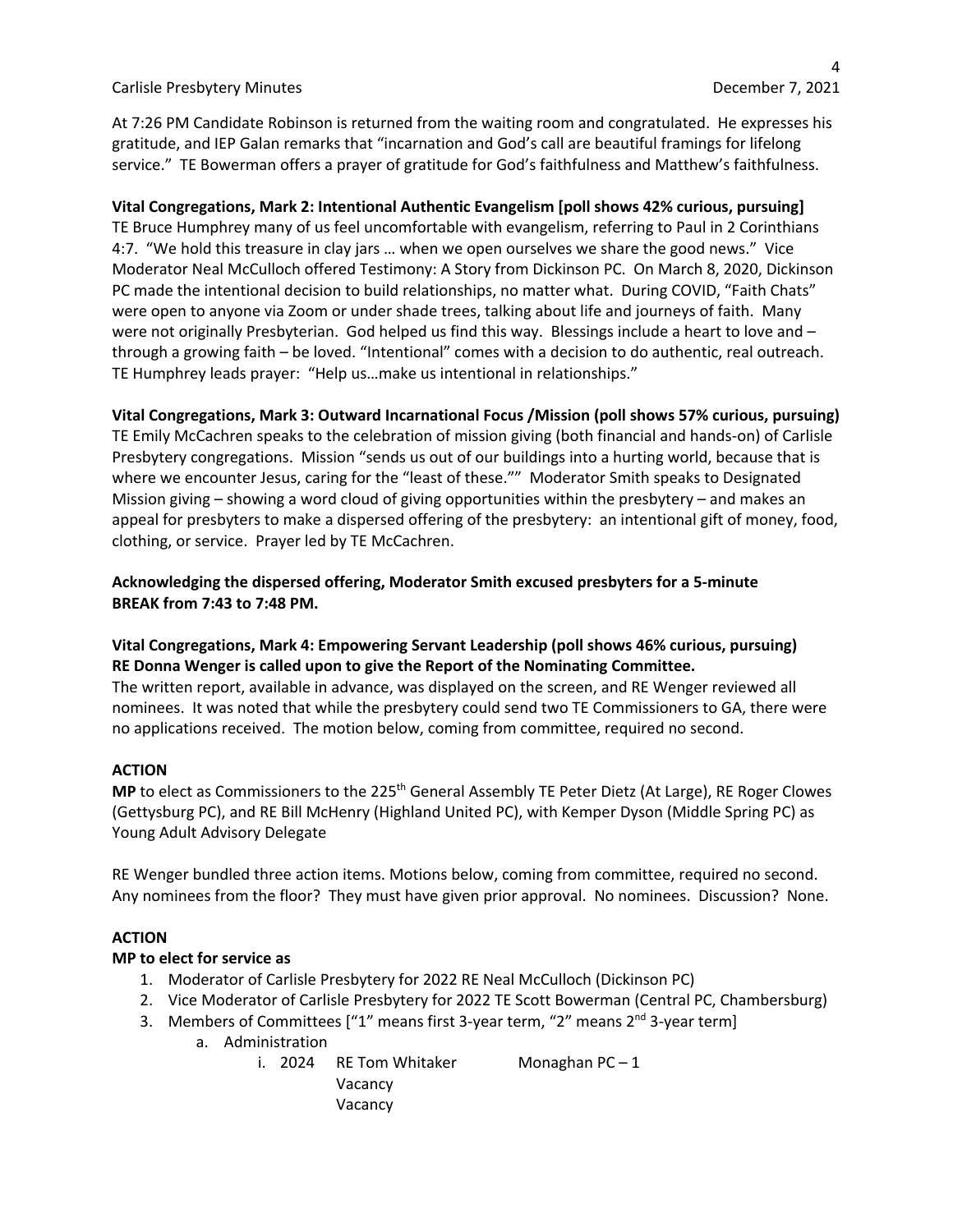| b. | <b>Coordinating Council</b>           |           |                                       |                                                  |
|----|---------------------------------------|-----------|---------------------------------------|--------------------------------------------------|
|    |                                       |           | i. 2023 TE Rachel Schwab              | $1st$ UCC Carlisle - 1                           |
|    | ii.                                   | 2024      | TE Heather Sigler                     | Pine Street $PC-2$                               |
|    |                                       |           | RE Niki Shaddock                      | Mechanicsburg $PC-1$                             |
|    |                                       |           | RE Rose Jewell-Jordan                 | Faith Immanuel $PC - 1$                          |
| c. | <b>Commission on Ministry</b>         |           |                                       |                                                  |
|    | i.                                    | 2022      | <b>TE Drew Stockstill</b>             | Christ Lutheran Church $-1$                      |
|    | ii.                                   | 2023      | <b>RE Jim Case</b>                    | Capital $PC-1$                                   |
|    | iii.                                  | 2024      | TE Katy Yates Brungraber At-Large - 2 |                                                  |
|    |                                       |           | <b>RE Richard Lee</b>                 | Monaghan PC-2                                    |
|    |                                       |           | TE Lou Nyiri                          | Gettysburg PC-2                                  |
|    |                                       |           | <b>TE Kristal Smith</b>               | Lebanon Lutheran Coop. Ministry - 1              |
|    |                                       |           | <b>TE Vern Gauthier</b>               | Newville $1^{st}$ United PC - 1                  |
|    |                                       |           | RE Larry Espenshade                   | Derry $PC-1$                                     |
| d. | Committee on Preparation for Ministry |           |                                       |                                                  |
|    | i.                                    | 2022      | TE Jennifer McKenna                   | Honorably Retired $-1$                           |
|    | ii.                                   | 2023      | <b>TE Buzz Myers</b>                  | At-Large $-1$                                    |
|    |                                       | iii. 2024 | RE Mike Fry                           | Newville, $1^{st}$ United PC - 2                 |
|    |                                       |           | TE Kim Wadlington                     | Market Square PC-2                               |
|    |                                       |           | RE Mike Orleski                       | Lower Marsh Creek $PC-1$                         |
|    |                                       |           | <b>TE Allision Smith</b>              | Faith Immanuel $PC-1$                            |
| e. | Camp Committee                        |           |                                       |                                                  |
|    | İ.                                    | 2023      | TE Pam Meilands                       | Derry $PC-2$                                     |
|    | ii.                                   | 2025      | <b>RE Marty Gruver</b>                | Pine Street $PC - 1$                             |
|    |                                       |           | <b>RE Elizabeth Roman</b>             | St. James $PC-1$                                 |
| f. | <b>Permanent Judicial Commission</b>  |           |                                       |                                                  |
|    | i.                                    | 2027      | TE Andy Hart                          | Falling Spring PC - term not applicable          |
|    |                                       |           | RE Jim Speedy                         | Mechanicsburg PC - term not applicable           |
|    |                                       |           | <b>TE Graham Fowler</b>               | Lost Creek/ McCoysville PC - term not applicable |
| g. | Synod                                 |           |                                       |                                                  |
|    | i.                                    | 2022      | <b>RE Margaret Mielke</b>             | Mechanicsburg $-1$                               |
|    | ii.                                   | 2027      | TE Dale Williams                      | Honorably Retired - 1                            |
|    |                                       |           |                                       |                                                  |

Prayer by John Carroll "together we serve and are empowered."

### **Vital Congregations, Mark 5: Spirit-Inspired Worship (poll shows 44% curious, pursuing) The Wilderness is a Place of New Life: A visual meditation from A Sanctified Art**

VIDEO by Lisle Garrity – The earth always kisses the sky. My mother whispered: God is a gardener, and I have nothing to fear. God and I will be planting seeds, hoping to turn your wilderness into a garden. I will never stop looking for you."

IEP Galan prayer – "when we are distracted by the cares of the day… You are there transforming us."

## **Vital Congregations, Mark 6: Caring Relationships (poll shows 67% curious, pursuing)**

TE Humphrey - "with vulnerability we make space for crucial conversations which lead to reconciliation and peace."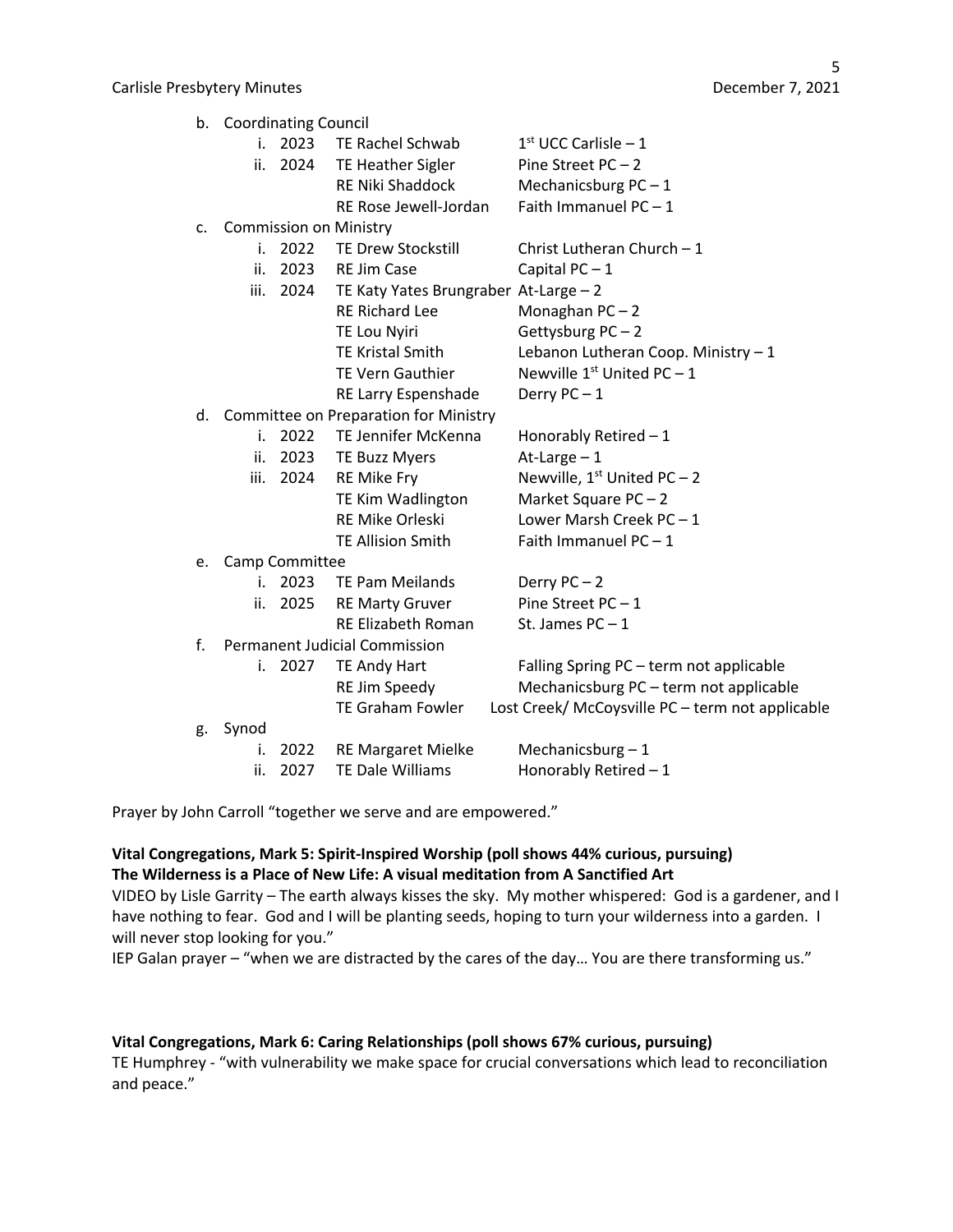**TE Dave Lehman, Chair of the Administrative Commission of Perry Valley PC, was invited to give a final report on the work of the AC. His verbal report highlighted the five-page written report to presbytery.**  TE Lehman offered context – for much of its life, PVPC was a satellite church of Millersville Church. It served the local community. Millerstown and Newport United. PV continued independently then joined Juniata. The AC commended TE Nancy McClure for preaching for three congregations in three buildings! When active membership reached 10-15, it was no longer feasible to continue. Good working relationships yielded migration to Highland United PC. The congregation voted to formally end their functioning as a congregation and to hold their last service. Original Jurisdiction was assumed in January 2021, and the AC worked to wind up building and contents issues. The church building was sold in June 2021. Regarding the Cemetery Association from 1890s, protections were made by selling the property in June. Expenses were paid. \$3,000 of the \$6,600 assets were given Highland UPC. Having served from April 2020 to December 2021, and their work being completed, the AC asked to be discharged. This report was followed by opportunity for discussion.

#### **ACTION**

**MSP** to approve and accept the final report of the Administrative Commission of Perry Valley PC. **MSP** to release the Administrative Commission of Perry Valley PC. Prayer by Vice Moderator McCulloch, thanking God for God's faithfulness, and asking the Lord to sustain the dispersed flock for ministry**.**

#### **A written update from the Upper West Conococheague AC was provided with meeting materials.**

Of note: following an AC/Session retreat in September, and responding to ongoing escalating tensions within the congregation, and after much prayerful consideration, on October 25, 2021, the Session of the Presbyterian Church of the Upper West Conococheague voted to ask the Administrative Commission to assume Original Jurisdiction. The AC prayerfully accepted Session's request, and assumed Original Jurisdiction. The AC meets almost weekly in support of the needs of the congregation.

### **Minister Milestones and Celebration of Ordiversaries**

**The Moderator invited TE Sue Wonderland, who is retiring as Synod Transitional Executive, to speak**  with regard to her 13-year relationship with Carlisle Presbytery. TE Wonderland reported that she came to know and love this presbytery and being based in Camp Hill. Sharing an office with the presbytery was a blessing – it was good to be together, focusing on the same things. She thanked the presbytery for introducing the Synod to the Peace Light of Bethlehem. She marveled at the process of emptying the building in Camp Hill; lifted up the ministry of Camp Krislund; reflected on preaching in congregations. "You are a faithful crew; your heart for mission is known beyond your bounds."

TE Wonderland thanked the presbytery for showing hospitality, and for continuing to show up as connectional church during COVID. She also thanked IEP Galan (for being an active colleague, modeling living together), TSC Shoeman (for her faithfulness), for Laura Williams (for her work as Treasurer), the presbytery's Commissioners to Synod: Charlie Best and Margaret Wilke (they have been fabulous), RE Justin Flemming, TE Derek Wadlington (Student Ministry). Noting appreciation for tonight's use of Vital Congregations to frame the meeting, TE Wonderland commented "keep growing in Christ…I will treasure the bonds of friendship."

**Ordination anniversaries were lifted up,** including TE Inho Kang (10 yrs with Korean church), TE Kathryn Johnson (20 years), TE Nancy Reinert (25 years), TE Jim Richwine (30 years), TE John Burns and Mary Washburn (40 years), TE Tim Roach and TE Tom Thomas (50 years), TE Jack Larson (60 years). 50 and 60-year celebrants will write article reflections for publication in the presbytery newsletter.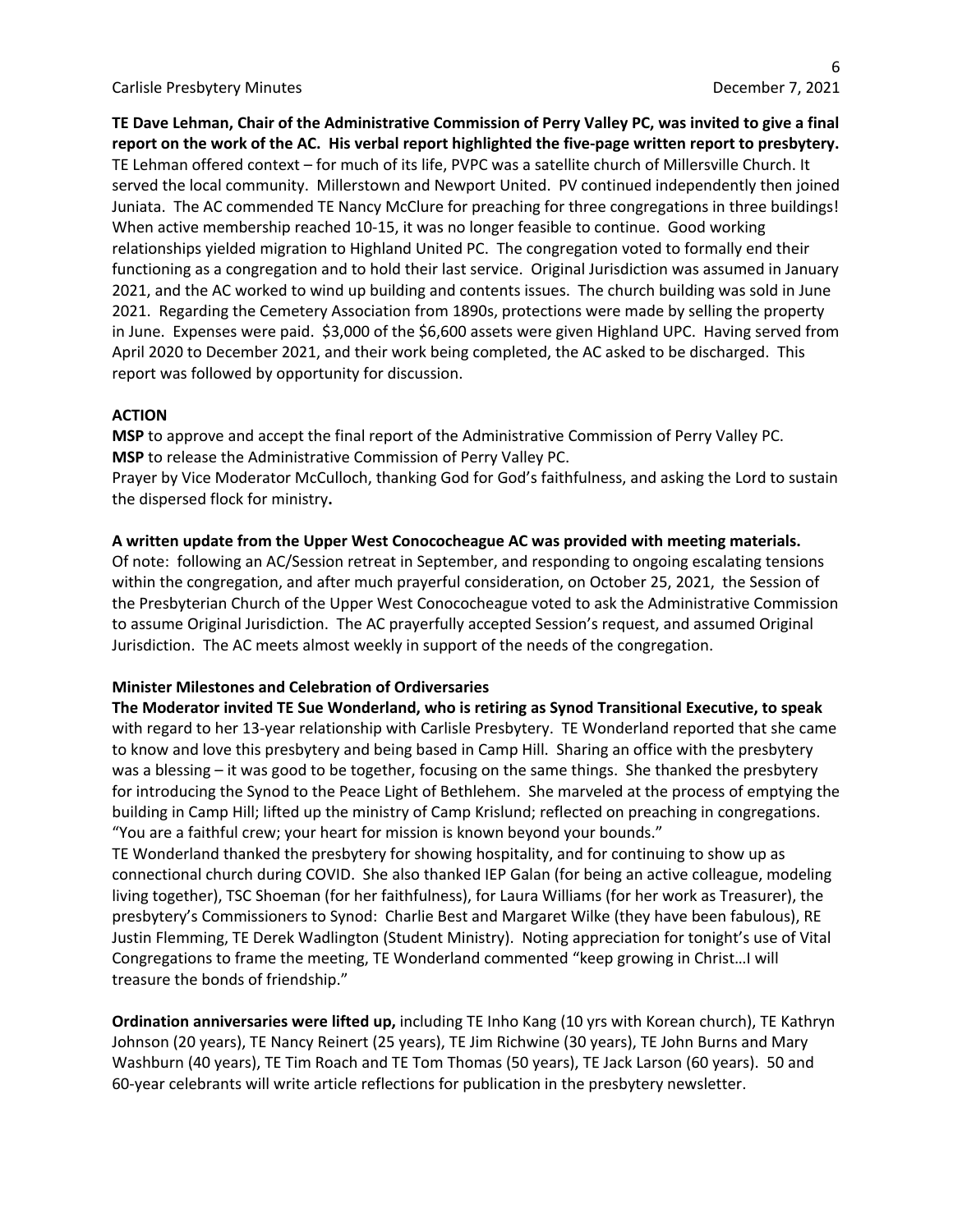## **Tom Sweet was invited to offer a Memorial Moment for TE Bob Hotchkiss.**

Bob was an introvert who lavished his life on others. Excitement, controversy, or fun, could break out at any moment. He was a living encyclopedia of church history. Served Synod of Trinity. Bob's life was big because his heart was big. Bob made us all feel we were part of a big family circle. He visited people on Mondays (his day off) and was known as "Monday Bob." He was the oldest worshiper in residence at Market Square PC, and is remembered fondly for reading the Christmas gospel. Hail and farewell for a while, until we meet again.

## **Bruce Humphrey was invited to offer a Memorial Moment for TE Bill Hambright.**

Bill was an extrovert. He loved ushering at Penn State Football games. A graduate of Fuller Seminary, he was ordained in 1981. A youth pastor in NY, OH, and IN, he grew a preschool ministry that served 1,000 children over the years. A conflict situation yielded severance; he became a therapist /bivocational pastor. Founded another preschool. Returning to Central PA after divorce he served Loysville, loving especially the Thanksgiving meal – he delivered 100s of meals. More recently, Bill led Bible Study at 2<sup>nd</sup> PC Carlisle. In his last couple years, he started attending a black Pentecostal church. Ultimately, he planned his own celebration of life.

## **Vital Congregations, Mark 7: Ecclesial Health (poll shows 45% curious, pursuing)**

IEP Galan spoke about having clarity of purpose, shared core values, and sound fiscal practice, in which we find a balance of worship and rest.

# **TE Ed Blank was called upon to present the Treasurer's Report of the Administration Committee** There were no questions for the Treasurer on his year-to-date report.

### **Presentation and Action on 2022 Budget**

Treasurer Blank fielded a few questions and highlighted the proposed budget which had been available on the presbytery website in advance of the meeting.

- Estimated Income from per capita in 2021 (\$225,000) is expected to go down to \$230,909
- The presbytery's per capita contribution to GA in 2022 will be \$85,427 same as in 2021
- \$20,000 has been approved from a Synod Grant toward PneuMatrix discernment work
- $\bullet$  \$199,519 toward Personnel up \$11,000 from 2021
- \$35,000 toward Camp Krislund same as in 2021
- This proposed budget of \$456,843 (with \$166.00 surplus) reflects a BALANCED BUDGET without touching reserves or drawing down from over a quarter of million dollars in investments

Coming from Committee, the motion required no second.

### **ACTION**

**MP** that the proposed 2022 budget be approved as presented

# **TE Vern Gauthier was asked to give the Report of the Krislund Joint Camp and Retreat Center Committee, specifically for the second reading and action on Krislund by-laws changes**

One presbyter expressed concern about rapid turnover, noting that the ones who sit at table the longest become the most influential; in moving to a high-turnover board, the presbytery could inadvertently be shifting power to camp director and executive presbyter. In response, TE Gautier observed that the camp has had trouble getting people to serve on the board for two 3-year terms. The proposal allows people still to serve in 6-year increments – just with three, 2-year terms. Sometimes we need people with particular gifts. All members of the board are in favor. Opportunity was given for additional questions.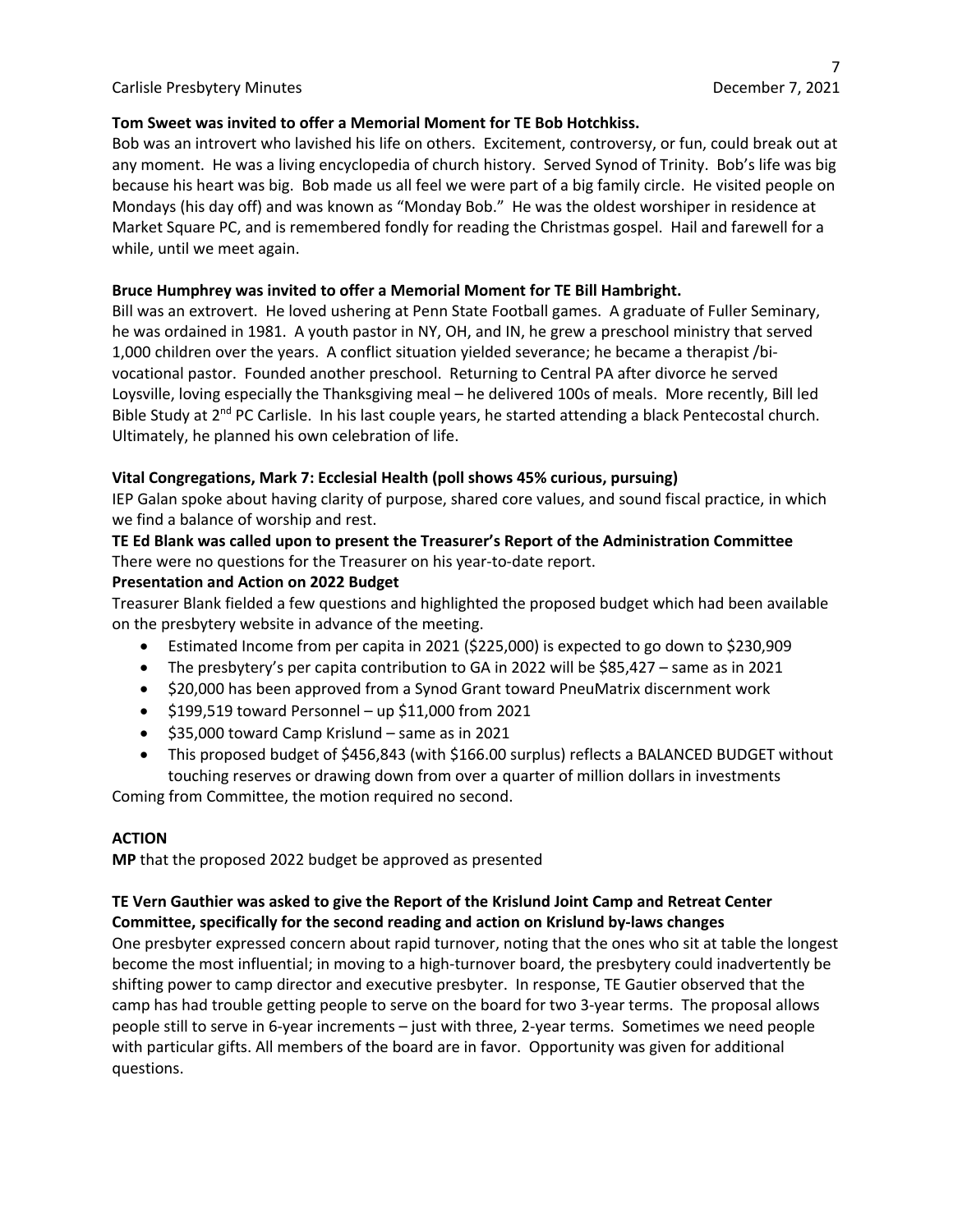## **ACTION**

**MP** to approve the Krislund By-Laws changes as requested by the Board to amend term limits.

### **Report of the Temporary Stated Clerk by TE Meg Shoeman**

TSC Shoeman presented recommendations – given in writing with rationale before the meeting – that

- 1. TE Katy Yates Brungraber be elected as Recording Clerk for 2022 (noting her exemplary work)
- 2. Duncannon PC and Market Square PC term limits be waived (citing BOO rationale), and
- 3. To address imbalance of TE's and RE's in presbytery meetings, each church in the presbytery be given one additional RE beyond membership guidelines, outlined in Standing Rule #12 of Carlisle Presbytery, who will have voice and vote meetings of the Presbytery of Carlisle in 2022.

An opportunity was given here for the presbytery to ask questions.

## **ACTION**

**MSP** to bundle the three motions.

**MP** to approve the three action items as presented by TSC Schoeman.

## **Information Items from the Report of the TSC included:**

- RE Phil Noll (Hope United PC) and TE Emily McCachren (McConnellsburg PC) reviewed and approved the minutes from the September 25, 2021 meeting of Presbytery.
- RE Phil Noll (Hope United PC) and TE Andrew Hostetter (Centre PC, Loysville) will review the minutes from the December 12, 2021 meeting of Presbytery.
- The TSC reported the death of God's good and faithful servant Rev. Bill Hambright to the OGA.
- *Book of Order*, D-5.0206.b requires the Stated Clerk to report annually to Presbytery a roster of members of the Permanent Judicial Commission, by class, whose terms have expired within the past six years. These are as follows:
	- o Class of 2021- RE Gary Hollinger; TE Tom Thomas; TE Dick House
	- o Class of 2019- TE Jon Black; RE Ginny Boynton; RE Norma Mateer
	- o Class of 2017- RE David Getz; RE Michael Zang; TE Myrtle McCall
- The annual review of Session minutes and registers has been conducted in both virtual (Zoom) and in-person spaces. Clerks who attended in-person review sessions under appropriate COVID 19 safety protocol, very much enjoyed the opportunity to reconnect face to face with their fellow clerks. The TSC in coming weeks, will review records for clerks who were unable to attend the virtual or in-person sessions which were offered in October and November 2021. The final report of the annual review of Session records will be offered in the TSC report to the Presbytery in February 2022.
- TSC offers Presbytery's thanks for the hospitality of Central and Market Square Churches who opened space for in-person sessions. The Committee on Representation did not meet in 2021.

### **COM Report**

**TSC Shoeman was invited to share the written report from the December 7 meeting where COM**

- appointed Rev. Katy Yates Brungraber to be Moderator for Duncannon Church.
- concurred with action by St. James Church at their congregational meeting to call Mr. Anthony Saturno to serve as their Pastor, pending his ordination.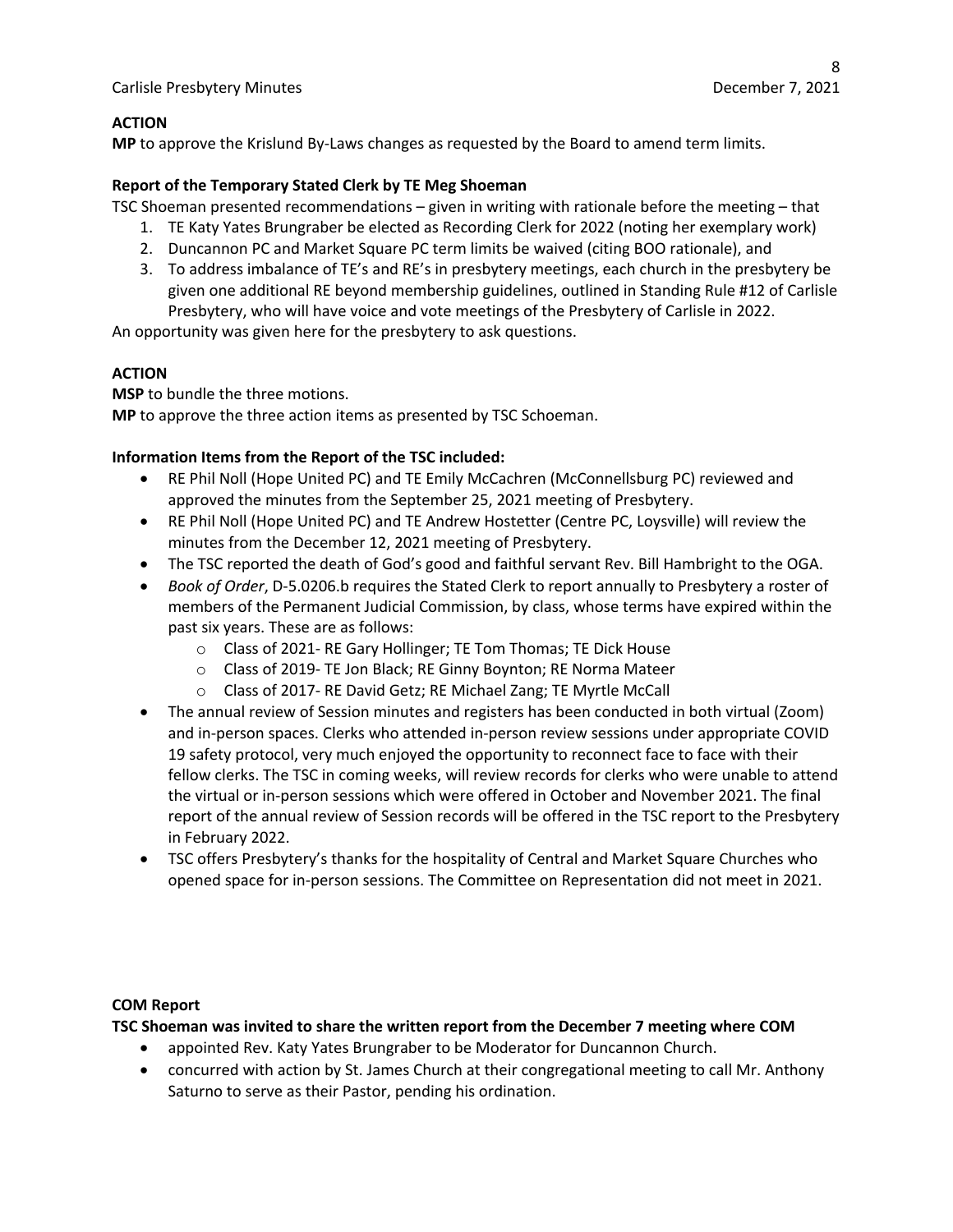- appointed Rev. Vern Gauthier as mentor for Mr. Anthony Saturno.
- adopted a working document on Pastoral Relationships in the Presbytery of Carlisle.
- approved the renewed CoA between Greencastle Church and Rev. Robert Cook.
- appointed Ruling Elder Scott Pepperman as COM liaison for Paxton Church.
- appointed Rev. Kristal Smith as COM liaison for Pine Street Church.
- approved the Commission to Ordain and Install Mr. Anthony Saturno as Pastor at St. James Church. The Commission consisted of Neal McCulloch (Vice-Moderator), Vern Gauthier (TE), Kathryn Johnston (TE), Karen Howenstine (RE), and Scott Pepperman (RE).
- approved the Commission to Install Rev. Caroline Vickery as Designated Pastor at Waynesboro Church. The commission so far: Kristal Smith (Moderator, TE), Katy Yates Brungraber (TE), Jason Stains (RE), pending completion of Commission which may be done by email.
- approved the CoA between Pine Street Church and Rev. Matt Drumheller.
- approved the request by Rev. Matt Drumheller to maintain his membership in the Presbytery of Donegal while he serves as Interim Pastor to Pine Street Church.
- approved the request by Rev. Anne Ross to transfer her membership from Shenandoah Presbytery to Carlisle Presbytery and added Rev. Ross to the pulpit supply list of Carlisle.
- approved the renewal of the CoA between Dickinson Church and CRE Neal McCulloch.
- approved the renewal of the CoA between Great Conewago Church and Rev. Brand Eaton.
- approved a recommendation to request Administration Committee authorize funding for clergy sabbatical grants for 2022.
- approved a recommendation that TE Katy Yates Brungraber and RE Debbie Hough lead a Zoom pop-up Bible Study beginning in January 2022, utilizing the resource *Krazy Kinfolk* by Barbara Essex. The study will be open to all and especially with purpose to support congregations who have limited pastoral leadership but certain desire to deepen their knowledge of and interaction with the Bible.

It's that time of year for clerks to submit end-of-year reports and statistical reports to GA. As of today, clerks have access to the presbytery website (Deadline February 4, 2022). Vice Moderator McCulloch commends TSC Shoeman for her work.

### **Vital Congregations Video Reprise, Reflection, Conversation**

VIDEO – our boat is stronger with relationships, and outward incarnational focus. And the one who steers the building blocks is the one who Created us. IEP Galan commented that we'll be looking at these polls and explore areas that need more focus or growth for vitality. Let REs in congregations know about the Feb 26 gathering of the presbytery.

### **What would your congregation do with these building blocks of congregational vitality?**

Krazy Kinfolk Zoom Bible Study cross-presbytery experiment, Lend a Hand, Boundary Training February8.

The presbytery acknowledged Moderator Smith for her clear and grounded moderation, and Vice-Moderator McCulloch for keeping us connected to God's work among us.

### **ACTION**

**MSP** to adjourn with prayer at 9:20 PM. Vice Moderator Neal McCulloch offered prayer for Pine Street PC's staff and congregation in transition with TE Matt Drumheller, praise for Greencastle PC's new members, the ministries of REs and TEs and Deacons, for our experiences with COVID (hope and opportunities – uplifting each other virtually, and successful streaming); sustaining hope for all who